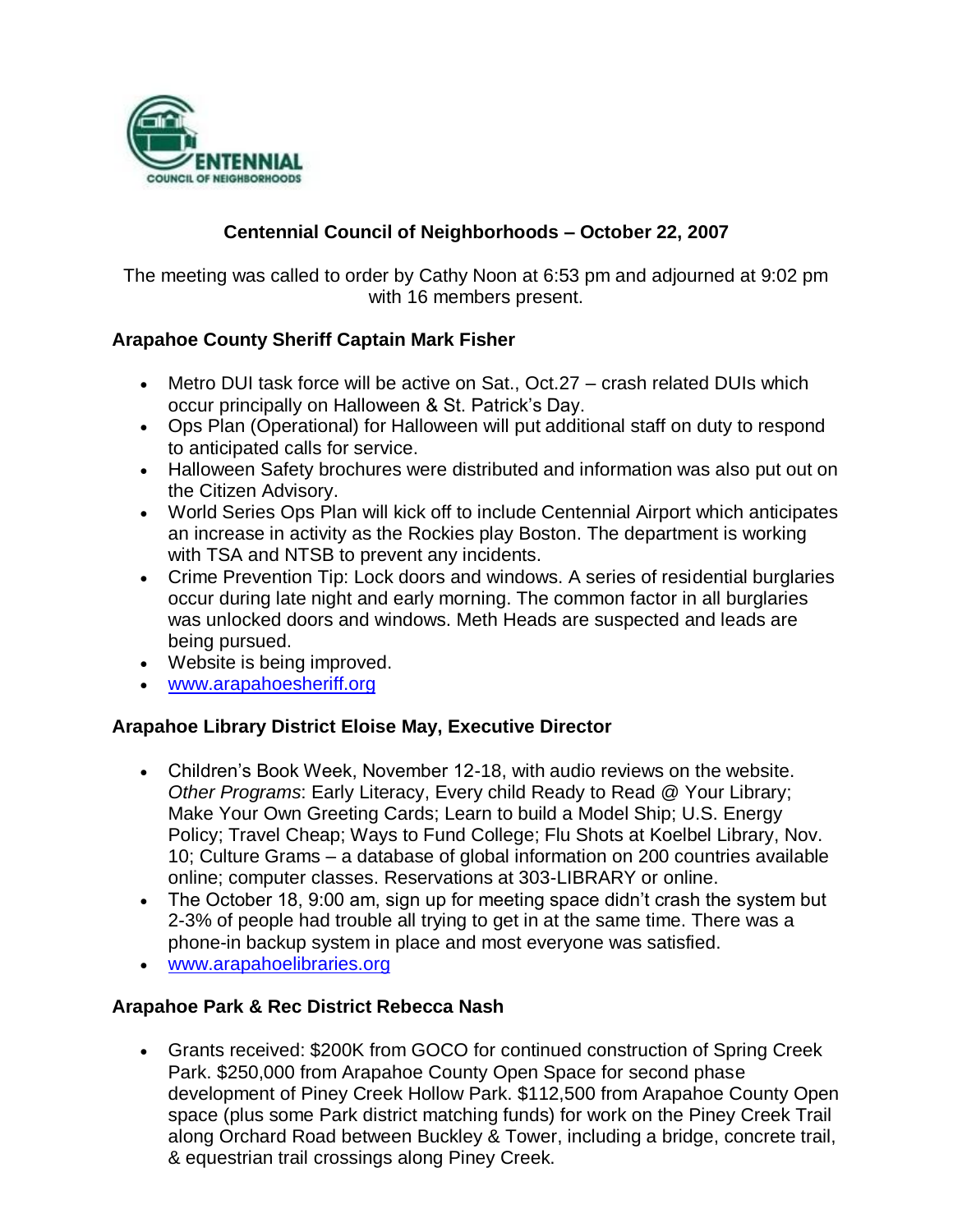- Trails Rec Center: Continuing the 20 punch pass special [5 passes free]. Renewal of passes will have incentives.
- Trails Rec Center will participate in the Trick or Treat for Health at Centennial Medical Center.
- Art & Pottery sale Trails Rec Center, Buckley & Orchard, Dec. 1 9:00-4:00 and Dec. 2 10:00-2:00.
- Park District is working with Centennial & the County on the construction of trail along Piney Creek and Orchard.
- Spring Creek should be sodded in the spring with 5 athletic fields available by next fall.
- Piney Creek Hollow playground is finished. It is a big community park with a large playground. There is discussion about bringing that park into the City of Centennial by annexation.
- An Eagle Scout project by Taylor Brock has been completed at Spring Creek Park.
- [www.arpd.org](http://www.arpd.org/)

# **Fire Districts Dan Qualman, Chief, Parker Fire District**

- October is Fire Prevention month Practice Your Home Escape
- Littleton: Station 14 was closed for a short time due to a roof leak and is back in service. The Honor Guard from this District has been selected to present the colors at 3 games of World Series in Denver. A new fire rig is in service.
- Parker & South Metro: Parker is in process of re-accreditation, assessors should be on site in January. It will not affect insurance rates for homeowners. Parker & South Metro are considering consolidation of functional areas. A survey is underway and a consultant will scrutinize the results and bring a recommendation forward. The Estancia fire station on Arapahoe Road is in the court system to determine the valuation as a result of using eminent domain.
- [www.cfpd.org](http://www.cfpd.org/) [www.littletongov.org](http://www.littletongov.org/) [www.parkerfire.org](http://www.parkerfire.org/) [www.southmetro.org](http://www.southmetro.org/)

### **South Suburban Rec. District Jean Flynn**

- Improvements at Goodson Rec Center: large lobby, internet café, big screen TV, space for art exhibits. Seeking people to exhibit their art which is juried by a committee. An additional \$185,000 in improvements have been completed such as an updated gymnastics area, pool locker rooms, new gym floor, upgrades to roof etc Activities have been added.
- Holiday pass schedule available from Thanksgiving, Nov. 22 to December 31. Incentives (10%) on passes available.
- Pottery Guild sale on Monday, & Tuesday, Nov. 12-13, from 8am to 7 pm at Goodson Rec Center.
- Great Skate month at both ice arenas with free ice skating lessons at public sessions on Nov. 3, 10, 17 at 2:30 pm at Family Sports Center and Nov. 17 , 1:30 at South Suburban Ice Arena. Instruction from an experienced coach.
- Budget was approved at last meeting.
- To display materials in South Suburban facilities contact Jean Flynn.
- [www.sspr.org](http://www.sspr.org/)

**Candidates for office in Centennial present**: Linda Gawlick, City Clerk; C.J. Whelan, Treasurer; Keith Gardner, Ward II Council.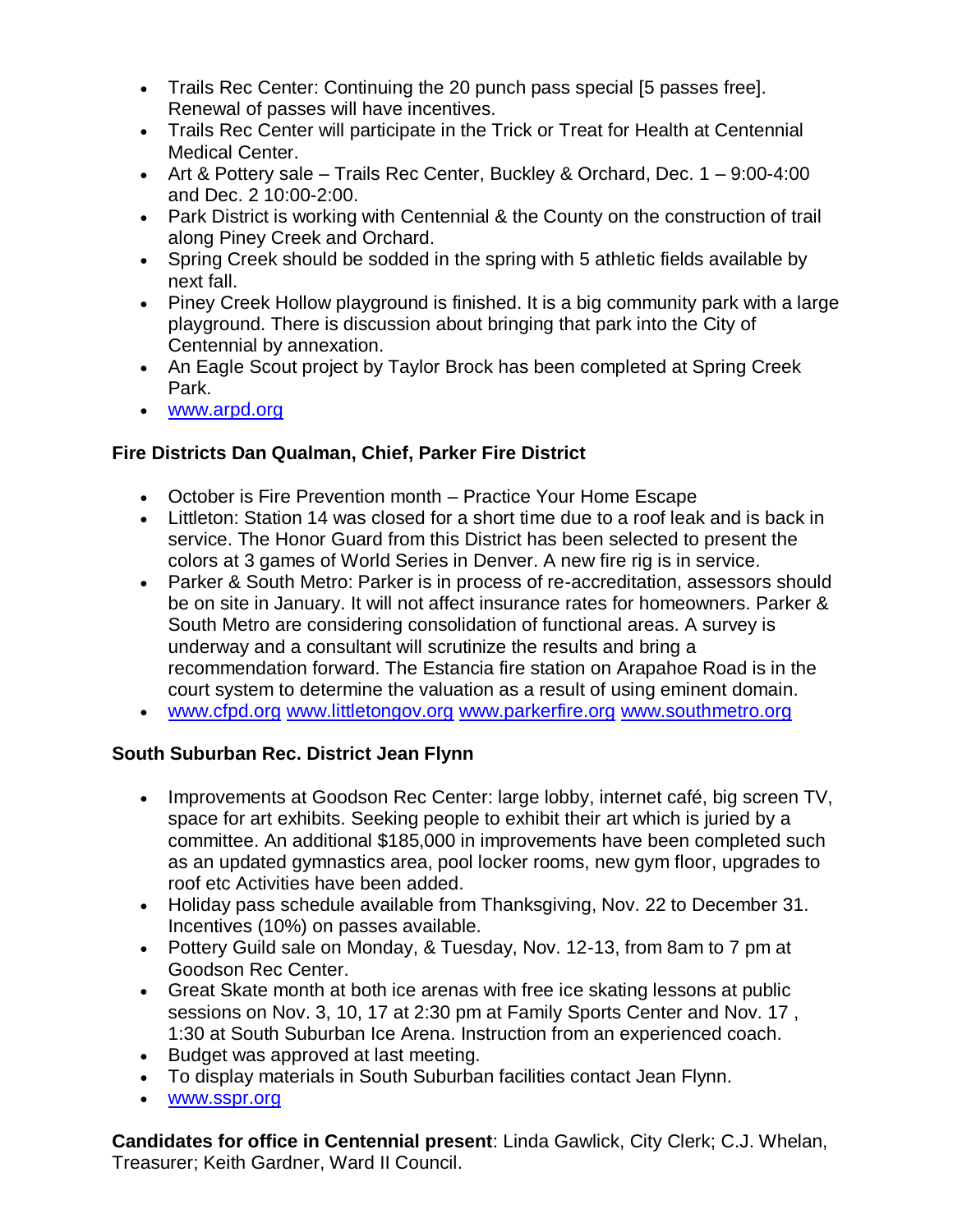# **City of Centennial Sherry Patton, Director of Communications**

- Final draft of Open Space was available for the Council last week. Jim Levy, CenCON, was a big help.
- Continuing work on a long term contract with the Sheriff for services. It should be done by the end of the month.
- Dave Zellenock, new Public Works Director, will put together a new plan to provide services in the city. The county public works department will provide services until June 30.
- New website will have interactive opportunities to file complaints. A full time webmaster will handle all information.
- A new communication specialist, Allison Whitern has been hired. She comes from RTD and the T-REX project.
- Close to having a snow and ice plan and should be published by the end of November. Need phone numbers and email addresses to distribute information. The plan will include contact information for urgent distribution.
- [www.centennialcolorado.com](http://www.centennialcolorado.com/)

### **City of Centennial Survey Results Sherry Patton, Director of Communications**

- The Visioning project started in August has now moved to the committee which now has ideas of what the city should look like in 2030. Recommendations will be available next spring. Citizen requests run from government structure to weed control.
- A research consultant, David Hill, surveyed 400 respondents across the city. 71% think the city is headed in the right direction, tax burden is about right, 86% proud to be a resident of Centennial, ability to be heard was positive, city services reflected responses about economic development, & quality of life issues included high and mid-tier priorities.

### **CenCON Business Cathy Noon, President**

First Arapahoe County town meeting was held on Oct. 18, Booths from each department were exhibited. Additional town meetings: Oct. 25, at Powell Middle School, and Nov. 7 at Centre Point Plaza in Aurora from 7 – 9:00 pm.

**Rhonda Livingston, President Pro Tem:** Ozone Stakeholders Committee: Clements Community Center in Lakewood.

Centennial Citizen endorsed Home Rule. Distributed a draft brochure about CenCON for comment.

# **Fall Workshop – "Planning 101"**

The fall workshop is scheduled for November 7 and will include a light dinner. Planned with city staff, invitations to the Planning & Zoning Commission, city council members & the mayor who will be asked to discuss their place in the development process.

Workshop to include; Development Review: What to look for, referral sheet, what is the process, feedback to community following comment period, use examples of what has been built – both a good example and a bad example. Also on the agenda: Public